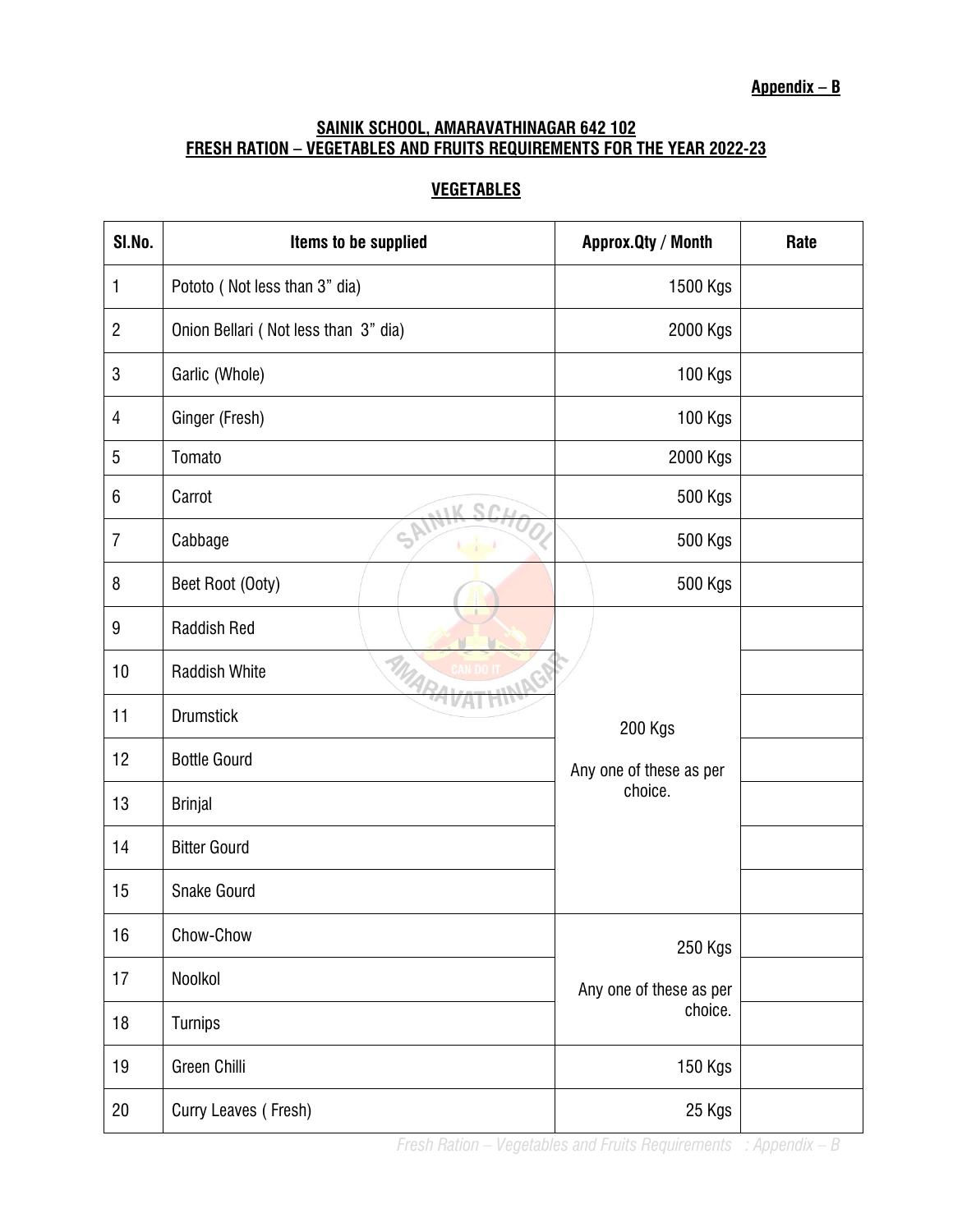| SI.No.         | Items to be supplied                                                                       | Approx. Qty / Month                | Rate |  |
|----------------|--------------------------------------------------------------------------------------------|------------------------------------|------|--|
| 21             | Malli Leaves (Fresh)                                                                       | 50 Kgs                             |      |  |
| 22             | Mint Leaves (Fresh)                                                                        | 25 Kgs                             |      |  |
| 23             | Cauliflower                                                                                | <b>100 Kgs</b>                     |      |  |
| 24             | Keerai (Siru keerai/Thandu Keerai/Palak/ Ponankanni) (<br>not less than 1/2 kgs per bundle | 1000 Bundles                       |      |  |
| 25             | Lemon                                                                                      | 1500 Nos                           |      |  |
| 26             | Pumpkin Red                                                                                |                                    |      |  |
| 27             | Pumpkin White (Ash Gourd)                                                                  | 200 Kgs<br>Any one of these as per |      |  |
| 28             | <b>Ladies Finger</b>                                                                       | choice.                            |      |  |
| 29             | Avaraikai                                                                                  |                                    |      |  |
| 30             | <b>Green Plantain</b>                                                                      | 30 Kgs                             |      |  |
| 31             | <b>Button Mushroom</b>                                                                     | 50 Kgs                             |      |  |
| 32             | Capsicum                                                                                   | 35 Kgs                             |      |  |
| 33             | Spring Onion (Approx 100 gms per bundle)                                                   | 150 Bundles                        |      |  |
| 34             | Cellary                                                                                    | <b>100 Nos</b>                     |      |  |
| 35             | <b>MARAVATHINA</b><br>Leeks                                                                | <b>100 Nos</b>                     |      |  |
| 36             | Butter (Amul Chiplets 10 grams)                                                            | 50 Kgs                             |      |  |
| 37             | Cheese (Amul / Hutsun)                                                                     | 10 Kgs                             |      |  |
| 38             | Panneer (Amul / Hutsun)                                                                    | 10 Kgs                             |      |  |
| <b>FRUITS</b>  |                                                                                            |                                    |      |  |
| SI.No.         | Items to be supplied                                                                       | Approx. Qty / Month                | Rate |  |
| 1              | PappayaS                                                                                   | 200 Kgs                            |      |  |
| $\overline{c}$ | <b>Water Melon</b>                                                                         | 2000 Kgs                           |      |  |
| 3              | Mango                                                                                      | 300 Kgs                            |      |  |
| 4              | Guava                                                                                      | 200 Kgs                            |      |  |
| 5              | Orange                                                                                     | 500 Kgs                            |      |  |

*Fresh Ration – Vegetables and Fruits Requirements : Appendix – B*